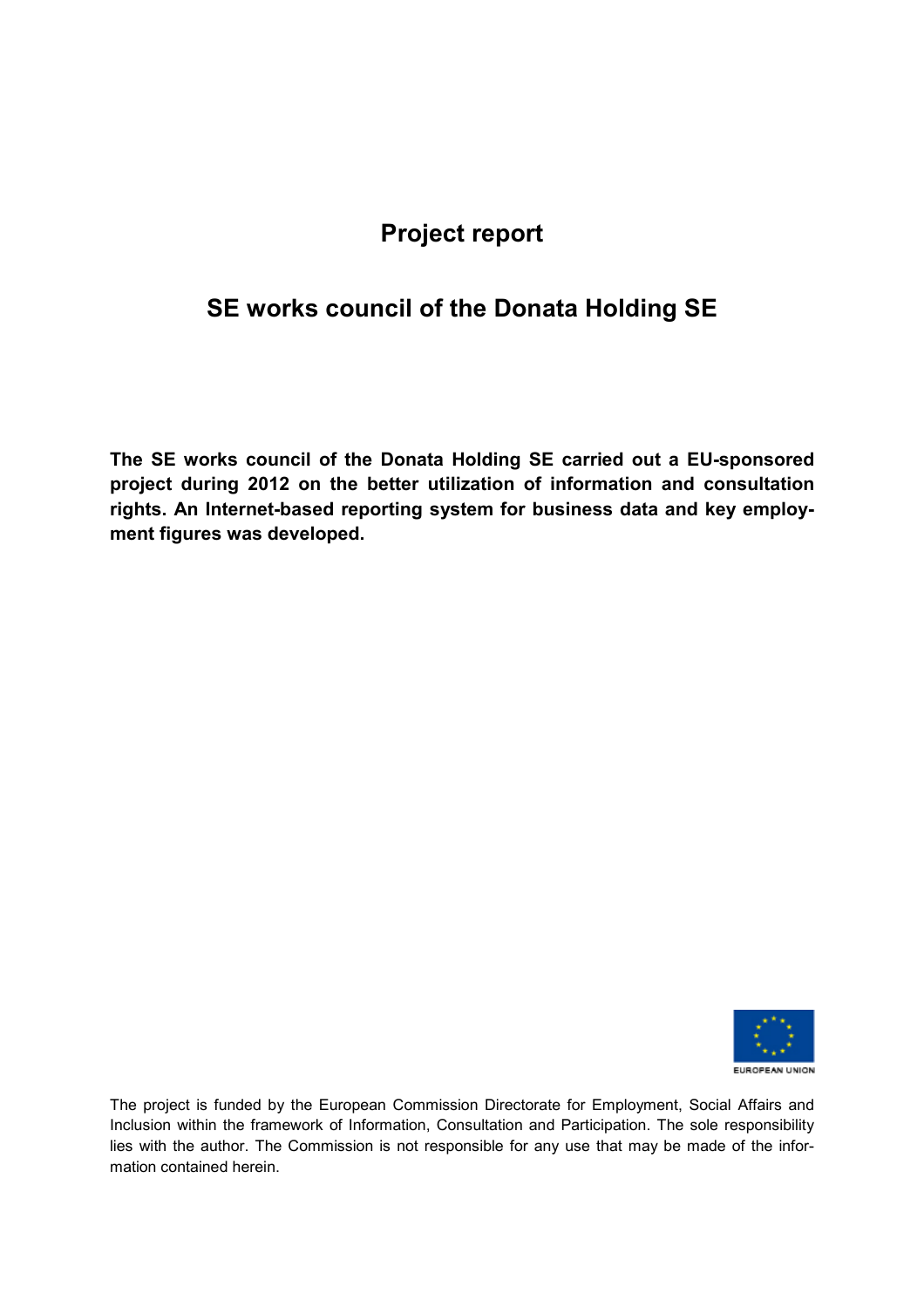#### Communication tools as a basis for action by European employee representative **bodies**

Martin Roggenkamp / Wolfgang Weitzsch

Information and communication are a particular challenge for employee representation in multinational companies. As members of European Works Councils (EWC) or SE Works Councils (SE-WC) usually meet only once or twice a year face-to-face, a key success factor for effective representation is to ensure a stable dialogue between them.

Bodies of transnational interest representation are subject to special requirements to establish a reliable cohesion and mutual trust between the various representatives and to maintain it, as partly linguistic and intercultural communication barriers need to be bridged. On the other hand, the representatives work at company sites in different countries under different conditions of action which are partially unknown to the other representatives. The cohesion and cooperation in these bodies therefore requires on the one hand a durable and reliable flow of communication between the members - even beyond the rarely held joint meetings – to build and maintain a stable and deep relationship of trust. On the other hand, a regular exchange about situations and conditions at the individual company sites is a necessary basis for a mutual understanding of the different actions of the individual representatives.

In addition to the promotion of social cohesion and thus the internal capacity to act, a regular flow of information between the European interest bodies and the various company sites is required, also as a necessary basis for external action regarding the management. The availability of current information on the development of company sites allows a profound and prompt assessment of the business situation - regardless of the details given by the management - and the proactive elaboration of strategies to promote a company development oriented at the interests of the employees.

Against this background, the SE-WC of DONATA Holding SE executed a project in 2012, which aimed to strengthen the internal communication of the SE-WC. The project had a duration of twelve months and was funded by the EU program 'Information, Consultation and Participation of Representatives of Undertakings'. Within the framework of two conferences and an intermediate work phase, the 14 members of the SE-WC coming from ten different European countries were facing the following challenges:

- ensuring a reliable communication and information flow between the sessions;
- the preparation of a systematic information transfer between the SE-WC and the individual company sites;
- to enhance knowledge of the SE-WC members about the conditions of action of the other representatives at their various locations.

In the center of the project was the joint development and implementation of a communication model that clearly and mandatory defines which information in what form and frequency will be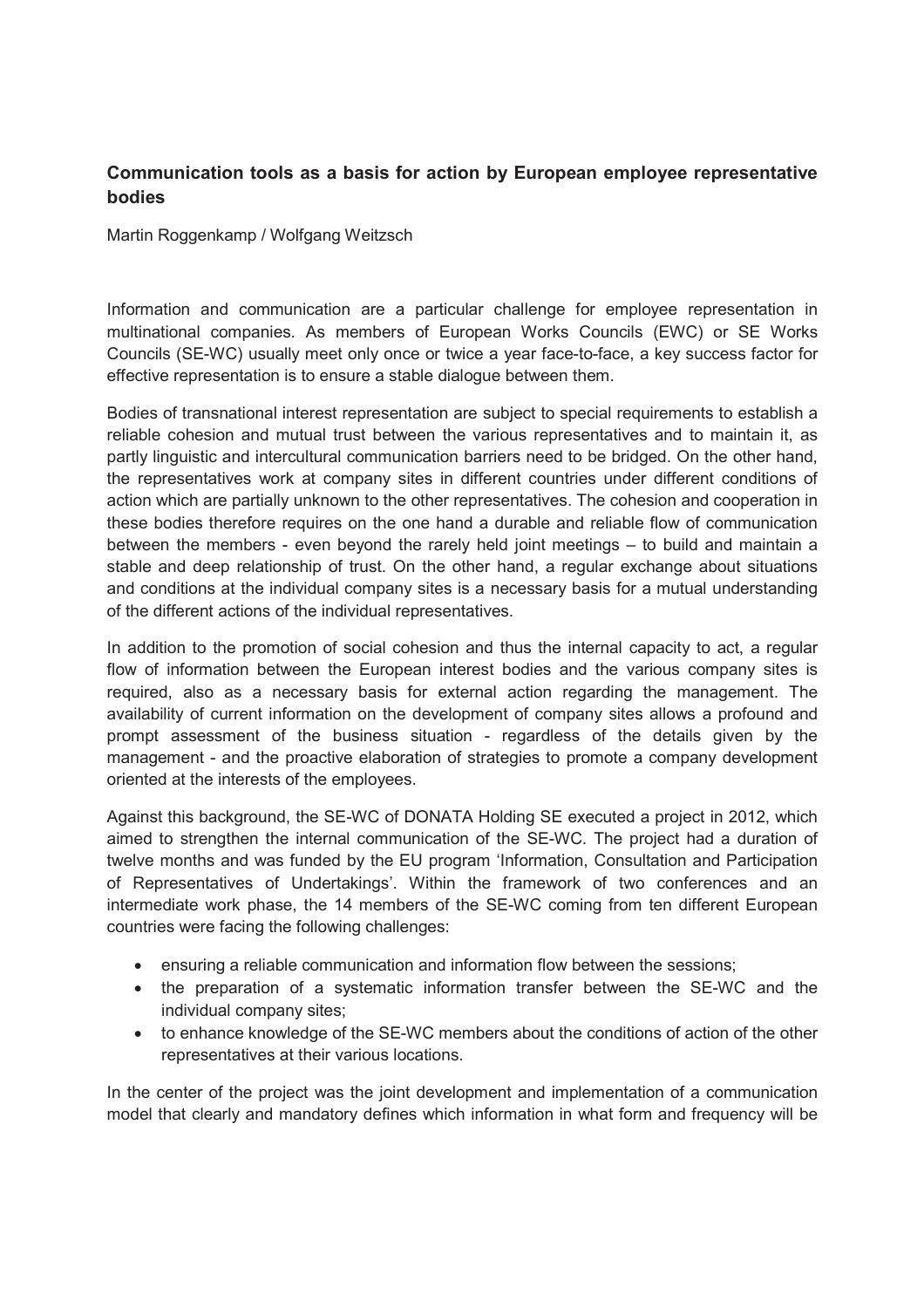forwarded to whom. This communication model also contains a regular transfer of information on the economic growth as well as the development of employment at all company sites.

The communication model, which was developed during the project, is composed of three tools:

- An agreement of rules that forms a reliable framework for the communication between the representatives. The rules take into account the following aspects:
	- Information obligations of the President of the SE-WC towards the other members of the SE-WC:
	- information obligations of the individual SE-WC members to the President;
	- information obligations of the SE-WC towards local interest groups and
	- information obligations in the event of conflicts with the management.

The corresponding agreement is annexed. The development of these rules by the members of the SE-WC was made on the basis of expert input from Ricardo Rodriguez Contreras on best practice models of representation in European companies, an exchange with the EWC of the AXA Group and British Telecom followed as well as a joint analysis of the consultation process within the DONATA Holding SE in the last four vears.

- The creation of a questionnaire to collect relevant employment and production figures of each business unit. During the opening conference the SE-WC members identified relevant information necessary for the evaluation of the development of the different sites and tested the questionnaire by gathering all this information before the second conference and finally presented and discussed them at the conference. The questionnaire was then revised and the members of the SE Works Council agreed to carry out this survey twice a year in the future. The questionnaire can be downloaded: http://www.euro-workscouncil.net/pdf/questionnaire.pdf.
- As a medium for internal communication the SE-WC developed and created a website, accessible only to the SE-WC members. This Website allows the collection and exchange of documents, internal e-mail traffic and exchanges in chats and forums.

Beside the development of this integrated communication model and at the same time as part of the project the knowledge of the SE-WC members about the conditions for action in the individual countries were intensified by two expert inputs from Werner Altmeyer on the structures and cultures of interest representation in Western and Eastern Europe, an intercultural training by Rolf Jäger and especially the presentation and discussion of compiled information during the project on the situation and development of the individual company sites.

The project has proved how successful an integrated approach to strengthen transnational cooperation in a SE-WC can be, which is due in part to both expert inputs and a company-wide exchange as well as a systematic corporate exchange and on the other side to the focus on the alignment of the framework, instruments as well as media of the internal communication.